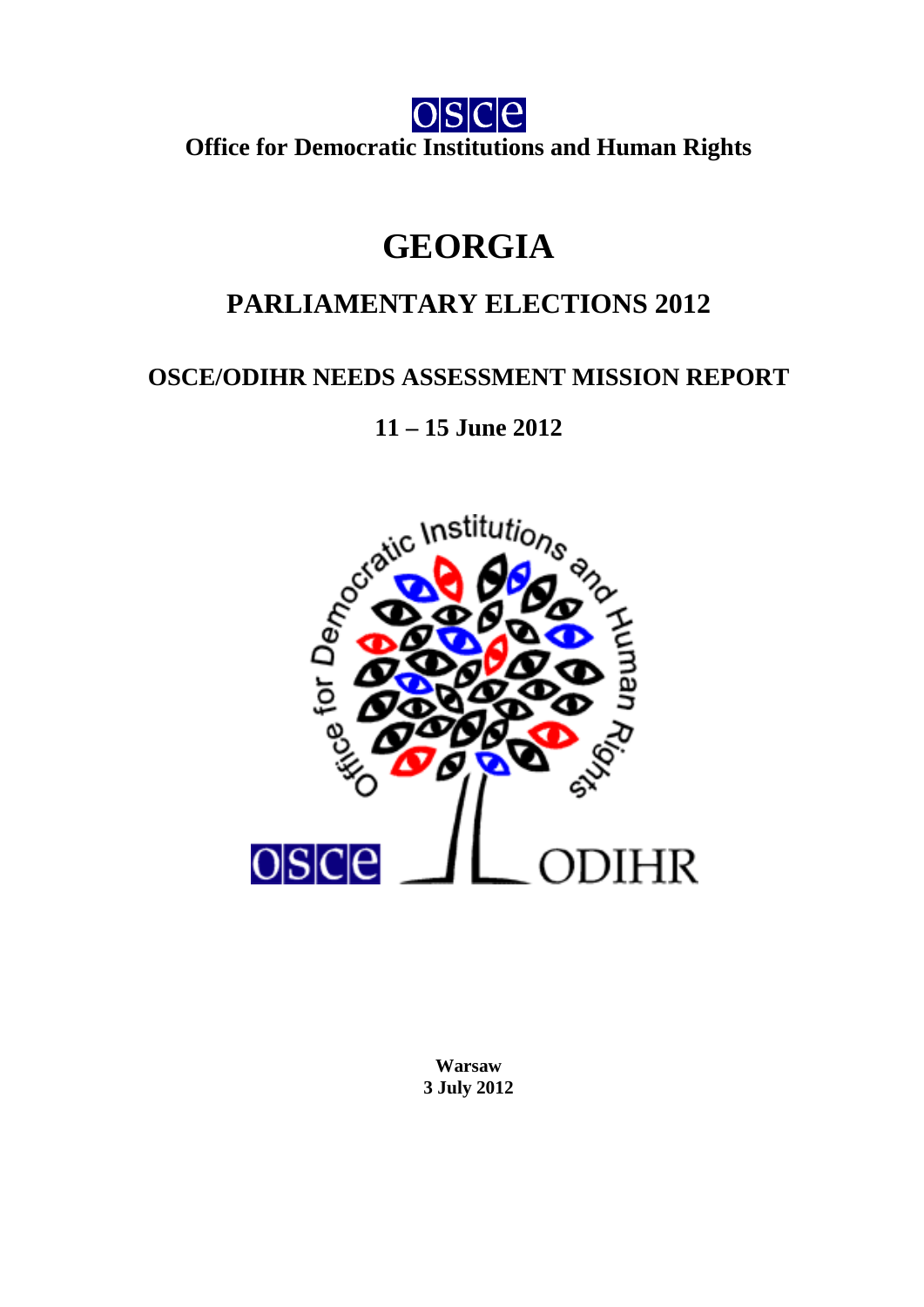# **TABLE OF CONTENTS**

| П.  |  |
|-----|--|
| TH. |  |
| A.  |  |
| B.  |  |
| C.  |  |
| D.  |  |
| Е.  |  |
| F.  |  |
| G.  |  |
| H.  |  |
|     |  |
|     |  |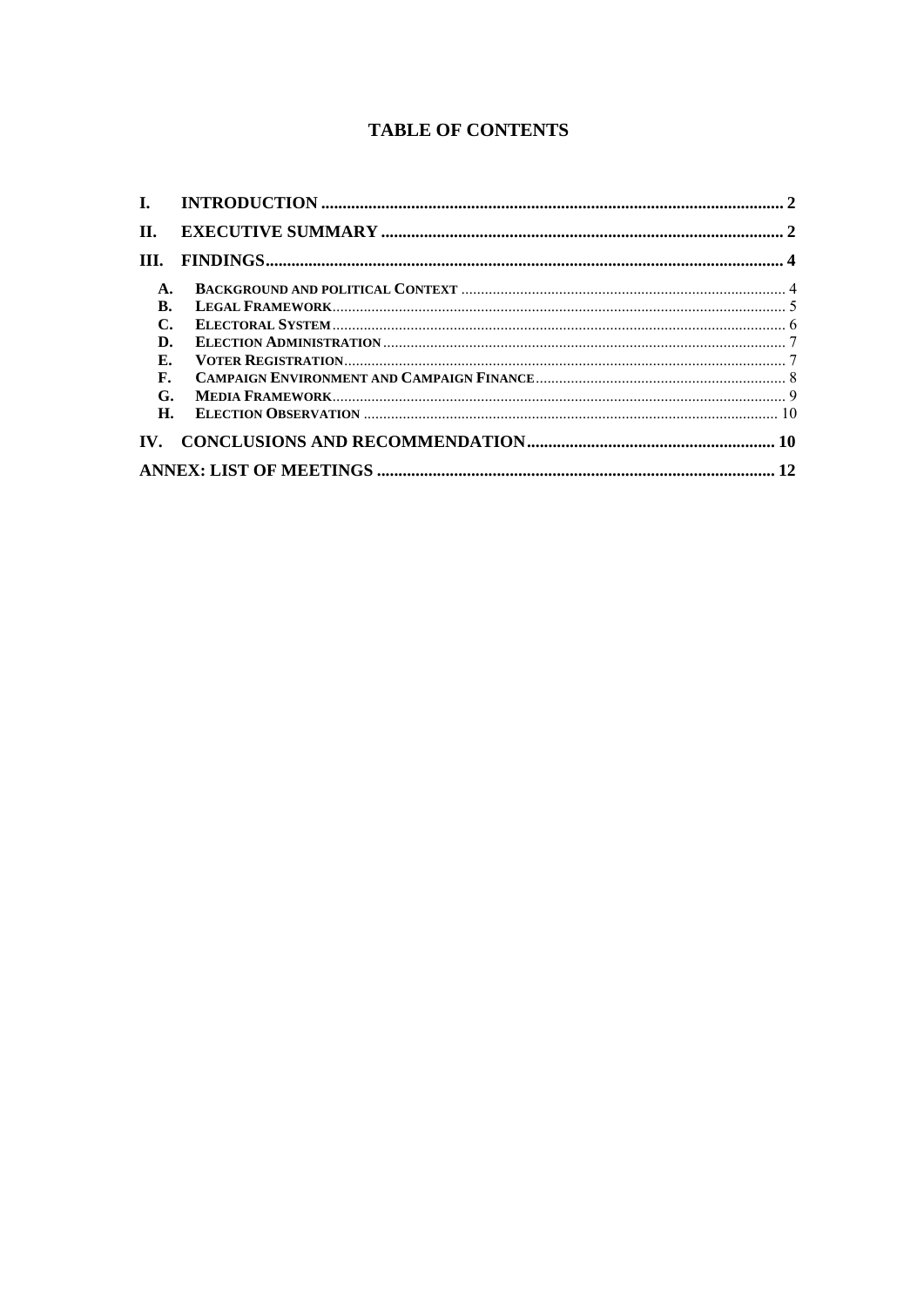### **GEORGIA PARLIAMENTARY ELECTIONS 2012**

#### **OSCE/ODIHR NEEDS ASSESSMENT MISSION REPORT**

# <span id="page-2-0"></span>**I. INTRODUCTION**

On 5 April 2012, the Ministry of Foreign Affairs of Georgia extended an early invitation to the OSCE Office for Democratic Institutions and Human Rights (OSCE/ODIHR) to observe parliamentary elections anticipated to take place in October 2012. The OSCE/ODIHR undertook a Needs Assessment Mission (NAM) to Tbilisi from 11 to 15 June 2012. The OSCE/ODIHR NАМ included Ms. Tatyana Bogussevich, OSCE/ODIHR Senior Election Adviser, Mr. Richard Lappin, OSCE/ODIHR Election Adviser, and Mr. Roberto Montella, Deputy Director for Field Operations of the International Secretariat of the OSCE Parliamentary Assembly.

The purpose of the mission was to assess the pre-election environment and the preparations for the parliamentary elections. Based on this assessment, the NAM was to recommend whether to deploy an OSCE/ODIHR election-related activity for the forthcoming elections, and if so, what type of activity best meets the identified needs. Meetings were held with officials from state institutions, the election administration, as well as with representatives of political parties, media, civil society, and international community. A list of meetings is annexed to this report.

The OSCE/ODIHR is grateful to the Ministry of Foreign Affairs of Georgia for its assistance and co-operation in organizing the visit. The OSCE/ODIHR would also like to thank all of its interlocutors for taking the time to meet with the NAM.

# <span id="page-2-1"></span>**II. EXECUTIVE SUMMARY**

In line with the 2010 constitutional amendments, the next parliamentary elections are due to take place in October 2012 and are to be set by the President at least 60 days before elections. The new parliament will have considerably increased authority. The constitutional amendments reduce the powers of the President in favour of the prime minister and the government, having shifted the political system towards a more parliamentary one.

The upcoming elections will be held under a revised legal framework, including a new Election Code, which was adopted following an overall inclusive legislative review process. While the new Code provided improved regulation on a number of issues and reflected several long-standing OSCE/ODIHR recommendations, it did not address the existing inequalities in the size of electoral districts, which undermine the principle of equality of suffrage.

The 150-member parliament will be elected for a four-year term; 77 members will be elected under a list-based proportional system and another 73 in single-mandate constituencies. The new Code provides that apart from political parties and blocs, elections in majoritarian districts can also be contested by independent candidates.

Elections will be administered by a three-tiered structure of election commissions. A number of OSCE/ODIHR NAM interlocutors considered the election administration to be the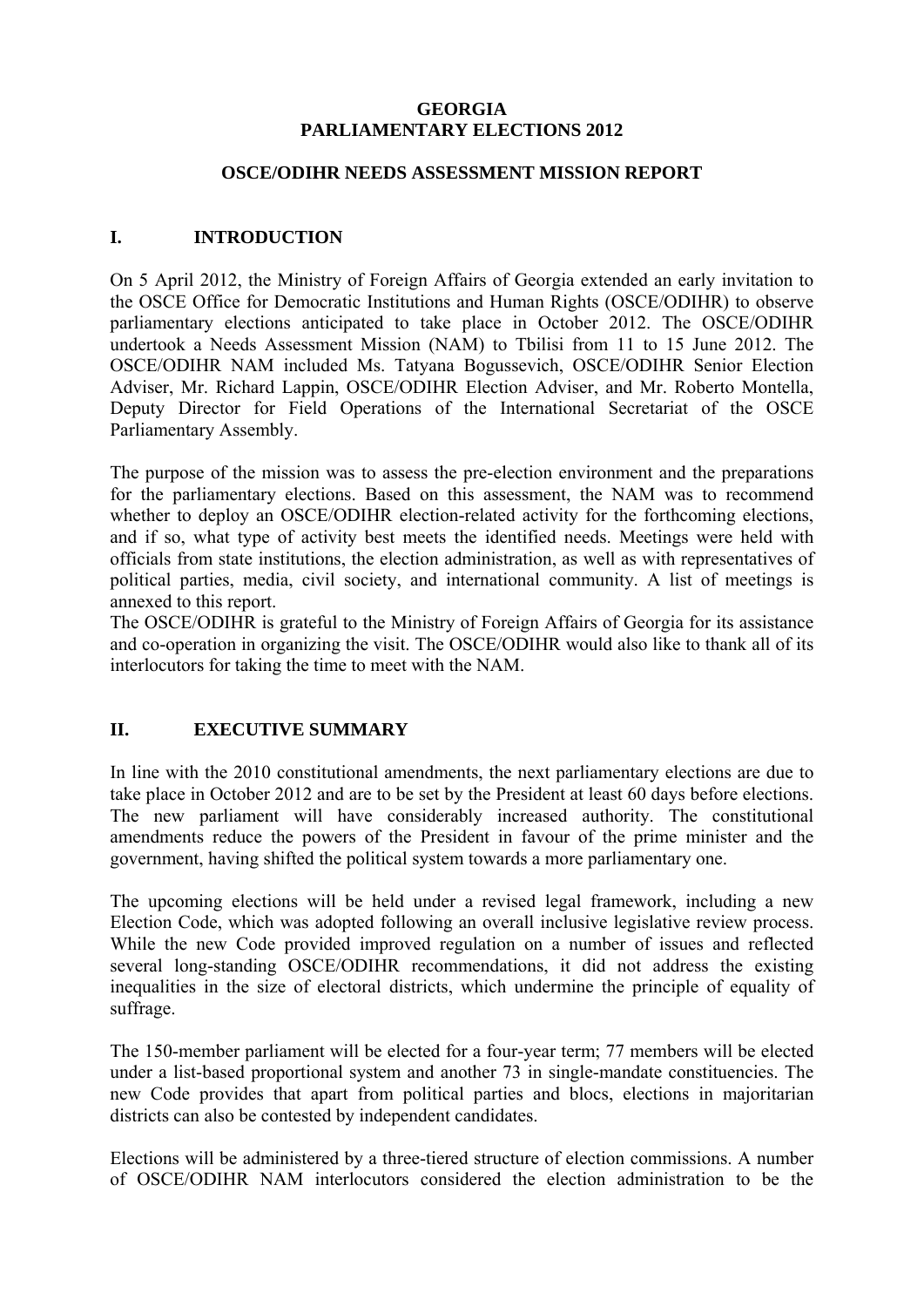strongest element of the electoral process and deemed it capable of managing elections in a professional and impartial manner.

In contrast to previous practice, voter lists for the upcoming elections will be prepared by a special Commission for Ensuring Voter List Accuracy. This Commission was established as part of a political agreement between the government and the opposition. Interlocutors appeared overall confident in the ability of the Commission to compile good quality voter lists and assessed this step as having the potential to enhance public confidence. At the same time, stakeholders did not have a uniform understanding of procedures used by the Commission and of its decision-making authority. Some questions were also raised regarding the potential impact of a parallel voter list verification effort. Nevertheless, interlocutors shared an impression that the quality of lists has overall improved over the last years, despite persisting concerns related to records of voters abroad.

The pre-electoral environment was characterized as polarized. Although the election date has not yet been set, the campaign is widely perceived to have already started. While political parties have not yet developed comprehensive programmes, issues such as education, healthcare, employment, and social welfare are expected to be the main focus of the campaign. Some OSCE/ODIHR NAM interlocutors expressed concern with potential misuse of administrative resources during the upcoming elections and alleged intimidation of opposition parties' supporters in the regions. In this regard, most interlocutors welcomed the establishment of an Inter-Agency Task Force, which is mandated to consider allegations of election-related violations and to issue recommendations on necessary corrective measures.

Recent amendments to the Law on Political Unions of Citizens, while aimed at ensuring better regulation and transparency of political party and campaign finances, resulted in criticism, mostly due to the broad discretionary authority that was granted to the newly designated oversight body, the State Audit Service (SAS). A number of cases launched by the SAS to investigate the legality of one individual's spending, the interviewing methods used, and the sanctions imposed resulted in accusations of it applying a selective and excessively rigid approach.

The media environment was characterized by many OSCE/ODIHR NAM interlocutors as polarized and aligned along political or owners' interests. They expressed concerns with the lack of balance in reporting and limited coverage by the main broadcasters of activities of the opposition. On a positive note, many welcomed the adoption of the media transparency law as having resulted in greater transparency and accessibility of information on media ownership.

Civil society organizations are planning to undertake a number of activities aimed at both supporting and monitoring the upcoming elections, including observation of the pre-electoral process, deployment of observers on election day, monitoring the work of district-level commissions, and establishment of hotlines and information websites.

All interlocutors welcomed and strongly encouraged an observation activity by the OSCE/ODIHR in connection with the upcoming elections. The importance of observation of the pre-electoral period and a geographic spread to cover all regions of the country were highlighted. The OSCE/ODIHR NAM recommends that an Election Observation Mission (EOM) be deployed to observe these elections. In addition to the deployment of a core team of experts, the OSCE/ODIHR will request participating States to second 28 long-term and 350 short-term observers.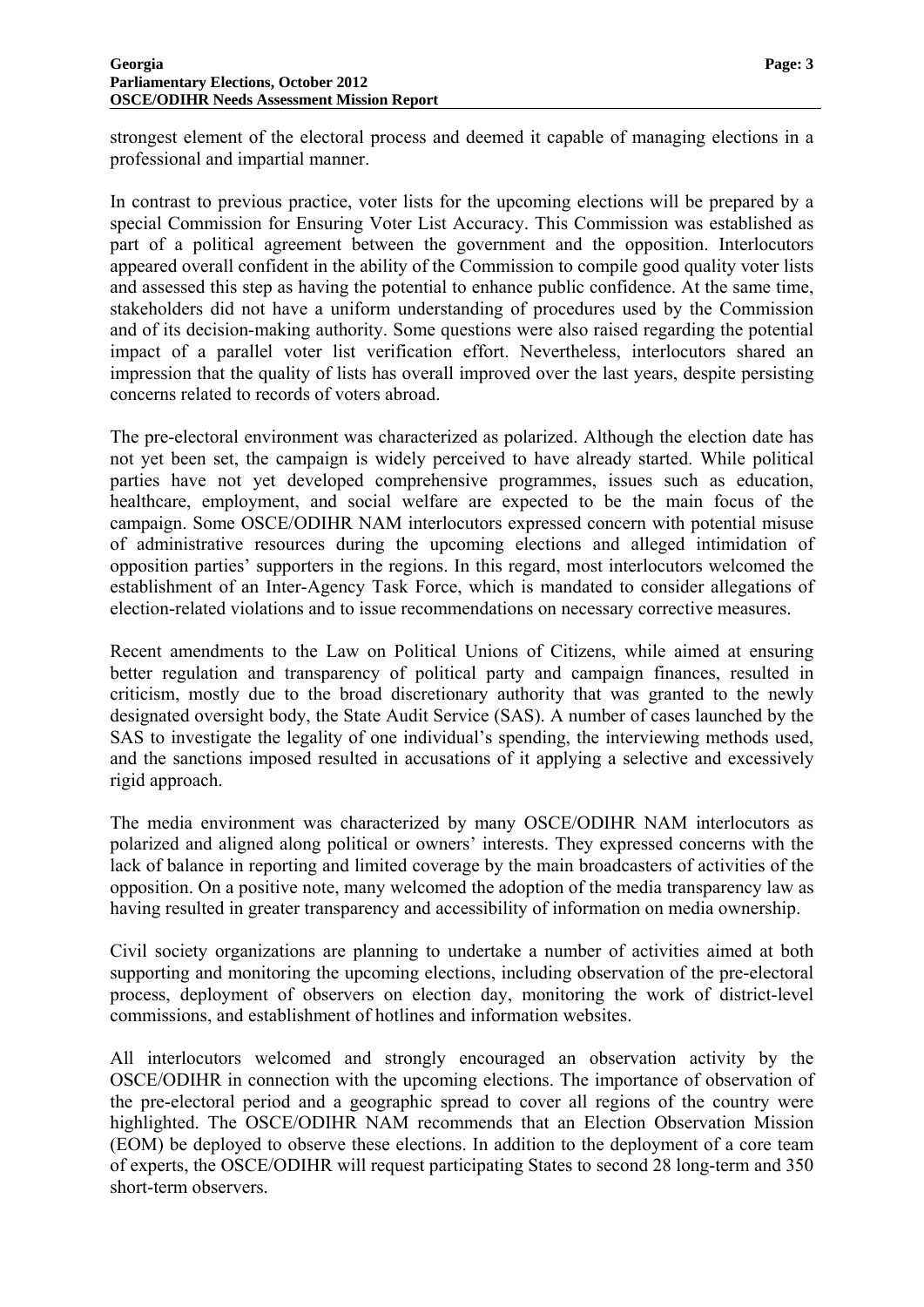#### <span id="page-4-0"></span>**III. FINDINGS**

#### <span id="page-4-1"></span>**A. BACKGROUND AND POLITICAL CONTEXT**

In line with the 15 October 2010 constitutional amendments, the next parliamentary elections are due to take place in October 2012 and are to be set by the President at least 60 days before election day. The new parliament will have considerably increased authority. The constitutional amendments reduced the powers of the President in favour of the prime minister and the government, thus shifting the political system towards a more parliamentary one. The new Constitution will enter into force upon the inauguration of the next president.<sup>[1](#page-0-0)</sup> Once it is in force, the government is to resign to allow the parliament elected in 2012 to form the new government.

In the 2008 parliamentary elections, the governing United National Movement (UNM) gained the majority of mandates (119) in the 150-seat parliament. The United Opposition, which represented a range of opposition political parties and figures, gained 17 mandates. However, in protest against alleged violations in the conduct of the elections, most of them refused to take up their seats. In addition, the Christian Democratic Movement and the Labor Party each gained six mandates, and the Republican Party two.

The OSCE/ODIHR last observed an electoral process in Georgia in 2010. It concluded that the 2010 municipal elections "marked evident progress towards meeting OSCE commitments and other international standards for democratic elections. However, significant shortcomings remained including deficiencies in the legal framework, its implementation, an uneven playing field, and isolated cases of election-day fraud." It was also noted that "the authorities and the election administration made clear efforts to pro-actively address problems. Nevertheless, the low level of public confidence  $[\dots]$  persisted."<sup>[2](#page-4-2)</sup>

Since the last elections, a new figure has emerged on the political arena. A prominent businessman and billionaire, Mr. Bidzina Ivanishvili, declared in 2011 his intention to stand in upcoming parliamentary and next year's presidential elections. In May 2012, he registered a party, Georgian Dream – Democratic Georgia, which formed a larger coalition with several other opposition parties. Mr. Ivanishvili's entry into politics was accompanied by a widely publicized controversy related to the revocation of his Georgian citizenship, which was widely perceived as an attempt to prevent him from standing in upcoming elections. On 22 May 2012, in a reported effort to demonstrate adherence to inclusive political processes and to avoid further escalation of tension, the parliament adopted a constitutional amendment that paved the way for Mr. Ivanishvili's candidacy.<sup>[3](#page-4-3)</sup> During meetings with the OSCE/ODIHR NAM, representatives of Mr. Ivanishvili's campaign and other stakeholders spoke critically of the amendment as altering the fundamental law of the country for the sake of one person.

<span id="page-4-4"></span> $\frac{1}{1}$  According to the 2010 constitutional amendments, the next presidential election is due to take place in October 2013.

<span id="page-4-2"></span>See OSCE/ODIHR Election Observation Mission's Final Report on 30 May 2010 municipal elections, p. 1, at www.osce.org/odihr/elections/71280.

<span id="page-4-3"></span>The Constitution now grants the right to stand in the 2012 parliamentary and 2013 presidential elections to Georgian-born European Union citizens, who lived in Georgia for the five years preceding elections.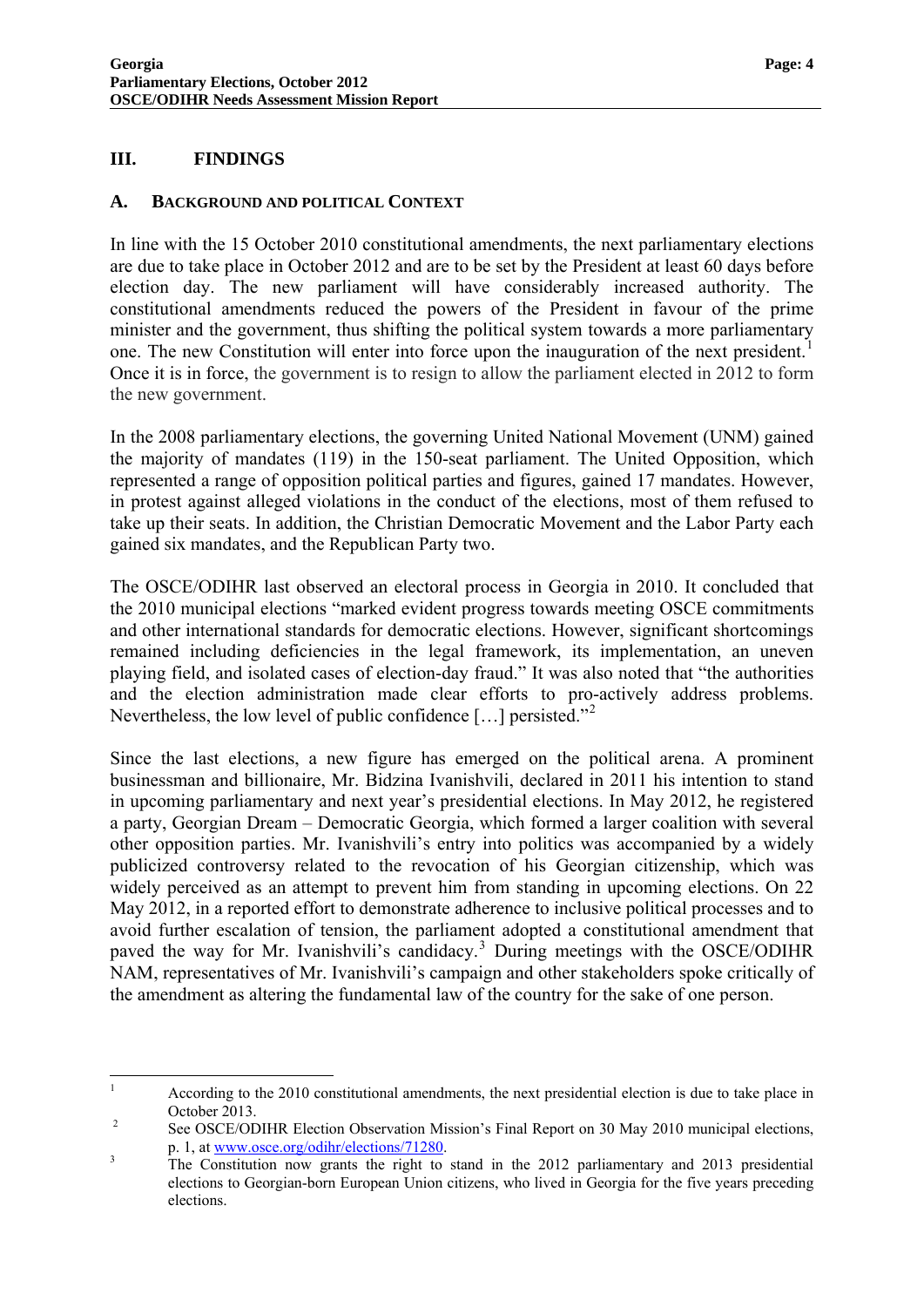A serious concern expressed by a number of OSCE/ODIHR NAM interlocutors related to the work of the judiciary. A low level of trust in the court system persists, which results in reported reluctance on the part of stakeholders to pursue legal avenues for seeking redress.<sup>[4](#page-4-4)</sup>

#### <span id="page-5-0"></span>**B. LEGAL FRAMEWORK**

The upcoming elections will be regulated by a new Election Code, which was adopted in December 2011 following several months of discussions in the framework of a multi-party working group. According to the legislators, out of 16 political parties that took part in the working group, 6 opposition parties signed an agreement with the governing UNM on the package of amendments at the end of the process. Several opposition parties that the OSCE/ODIHR NAM met with expressed dissatisfaction that a number of their proposals were not taken on board and criticized the overall approach to law-making as being guided by political circumstance. However, the majority of the OSCE/ODIHR NAM interlocutors welcomed the inclusiveness of the legislative review process, which was also open to input from civil society.

The OSCE/ODIHR and the European Commission for Democracy through Law (Venice Commission) of the Council of Europe published a Joint Opinion on the draft Election Code in December 2011.<sup>[5](#page-5-1)</sup> Both organizations welcomed the adoption of a new Code, as recommended previously by the OSCE/ODIHR, and commended the authorities for having finalized the Code in advance of the upcoming elections. They also concluded that the draft included the necessary elements for administering elections and addressed several previous recommendations. Most significantly, the Code allowed independent candidates to run for all types of election, included narrower restrictions on voting rights of prisoners, reduced residency and support signature requirements, clarified signature verification procedures, and included additional fair trial and due process requirements. In a welcome development, the Code provides incentives for political parties to include women as candidates in party lists.<sup>[6](#page-5-2)</sup>

Nevertheless, some previous recommendations remained unaddressed. Of particular concern are the considerable differences in the size of single-mandate districts, which undermine the principle of equality of suffrage, as well as provisions allowing political officials to campaign while conducting their official duties and permitting the use of administrative resources as long as they are accessible to all contestants.

Apart from the Election Code, the Law on Political Unions of Citizens has also undergone considerable revision in late December 2011. The broad majority of amendments concerned political party and campaign financing and were aimed at improving transparency, oversight, and enforcement mechanisms, in line with previous OSCE/ODIHR and Council of Europe Group of States against Corruption (GRECO) recommendations.<sup>[7](#page-5-3)</sup> The most important changes included a ban on donations by legal entities, an increase of the ceiling for private donations, the designation of the State Audit Service (SAS) as the responsible body to oversee

<span id="page-5-4"></span> $\frac{1}{4}$  While recognizing the existence of a problem in this regard, the authorities informed the OSCE/ODIHR NAM that, according to recent surveys, public trust in the judicial system is gradually increasing.

<span id="page-5-1"></span>Joint OSCE/ODIHR and Venice Commission Opinion on the draft new Election Code of Georgia, 19 December 2011, available at  $\frac{www\cdot\csc.org/\text{odihr}/86401}{m}$ .

<span id="page-5-2"></span>The inclusion of two women in each 10 places on candidate lists will result in a 10 per cent increase of state funding that a party receives.

<span id="page-5-3"></span>See *op.cit.* OSCE/ODIHR Election Observation Mission's Final Report on 30 May 2010 municipal elections, p. 27, and the Council of Europe's GRECO Evaluation Report on Georgia on transparency of party funding (Greco Eval III Rep (2010) 12 E; Theme II) available at www.coe.int.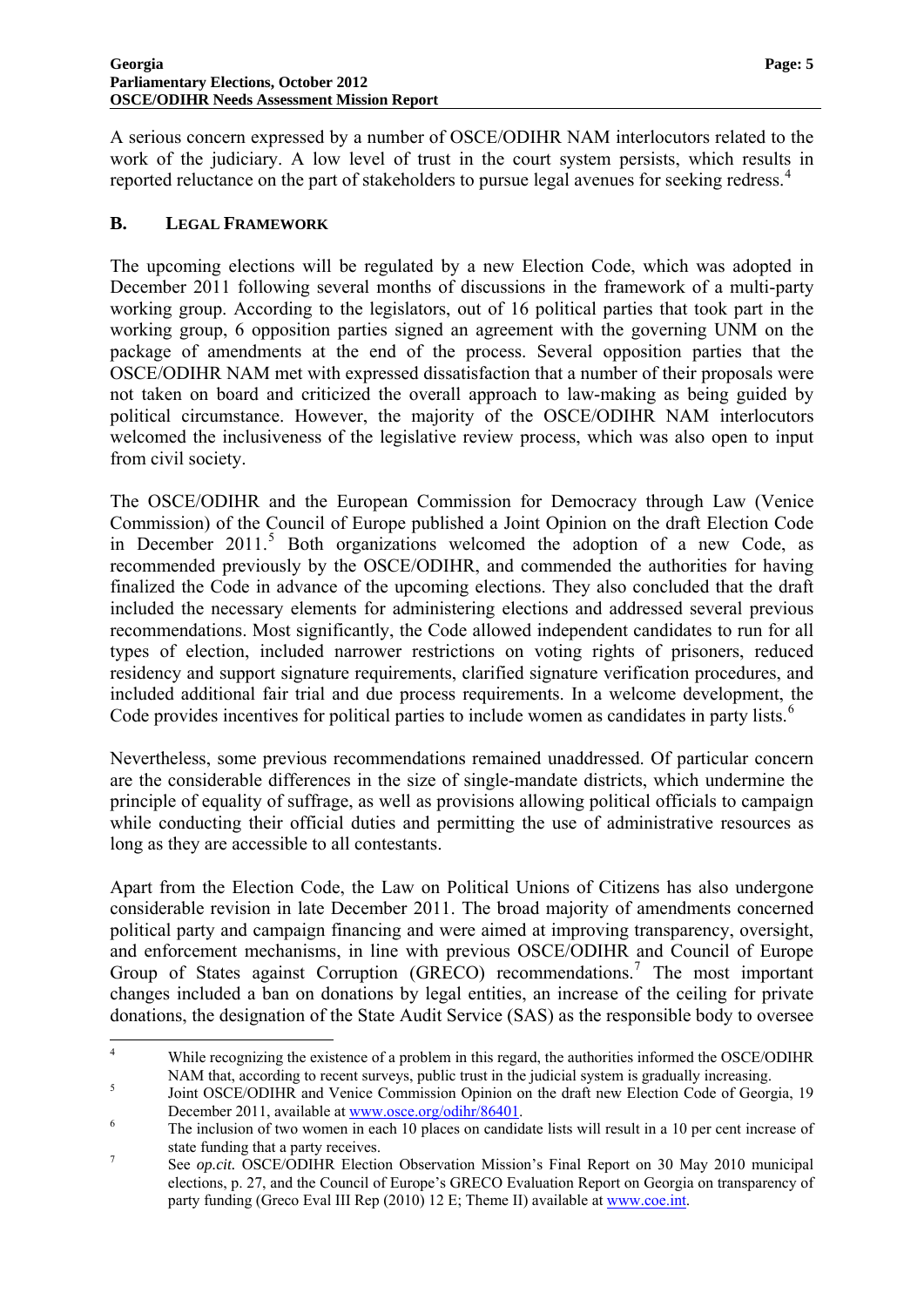political party and campaign finances, introduction of a requirement for weekly reporting by contestants during an election period, and the merging of political party and campaign finance accounts.

Notwithstanding the positive aspects of the changes, the amended law came under strong criticism predominantly due to the broad discretionary authority that it granted to the SAS.<sup>[8](#page-5-4)</sup> Following the criticisms, the law was amended again in May 2012 with considerable input from civil society. Nevertheless, many OSCE/ODIHR NAM interlocutors considered that further adjustments were still needed (see Campaign Environment). Civil society representatives also expressed concerns with regard to a new provision in the Criminal Code stipulating a maximum punishment of three years of imprisonment for accepting gifts or other inducements, even during non-election periods. The provision was widely regarded as excessive.

### <span id="page-6-0"></span>**C. ELECTORAL SYSTEM**

Under the new Election Code, the parliament consists of 150 members serving a four-year term; 77 members are elected under a list-based proportional system in one nationwide constituency, and another 73 are elected in single-mandate constituencies. To qualify for the allocation of proportional seats, parties and blocs must receive at least five per cent of valid votes. In the majoritarian contests, the candidate who receives the highest number of votes, but not less than 30 per cent of votes cast, is elected. If no candidate receives the required plurality, a second round is held between the two candidates who received the highest number of votes.

With a view to enhancing the role of the opposition in the work of the parliament, the new Election Code provides a possibility for a political party or bloc that clears the threshold, but gains less than six seats – the amount necessary to form a parliamentary fraction – to receive additional seats to enable it to establish a fraction.<sup>[9](#page-6-1)</sup>

The new Election Code provides that apart from registered political parties and blocs elections in majoritarian districts can also be contested by independent candidates put forward by initiative groups of at least five members. To be registered, independent candidates need to pay an electoral deposit and to submit at least one per cent of support signatures of voters from the respective electoral district.<sup>[10](#page-6-2)</sup>

The right to vote is granted to citizens of 18 years of age. Following the 2010 constitutional amendments, the age requirement for candidates was reduced from 25 to 21 years.

 $\frac{1}{8}$  The UN Special Rapporteur has noted in a statement of 13 February 2012 that "the law gives extraordinary discretional authority to the Chamber of Control to decide, in its own state of mind and without substantiating its decisions, and without clear criteria or possibility to appeal the decision [...]". The statement is available at [www.ohchr.org.](http://www.ohchr.org/)<br>
<sup>9</sup>

<span id="page-6-3"></span><span id="page-6-1"></span>The Code stipulates that proportional seats are first allocated by multiplying the total number of votes received by a particular party by the total number of proportional seats, 77, and then dividing the result by the total number of votes received by all electoral subjects. In case any of the 77 seats remain undistributed, such seats are allocated to parties that cleared the threshold but received less than 6 mandates. If after this step there are still parties or blocs that overcame the threshold, but received less

<span id="page-6-2"></span>than 6 seats, missing mandates will be deducted one by one from the results of top-scoring parties.<br>Political parties not represented in the parliament and not receiving state funding are required to submit 25,000 support signatures in order to register for an election.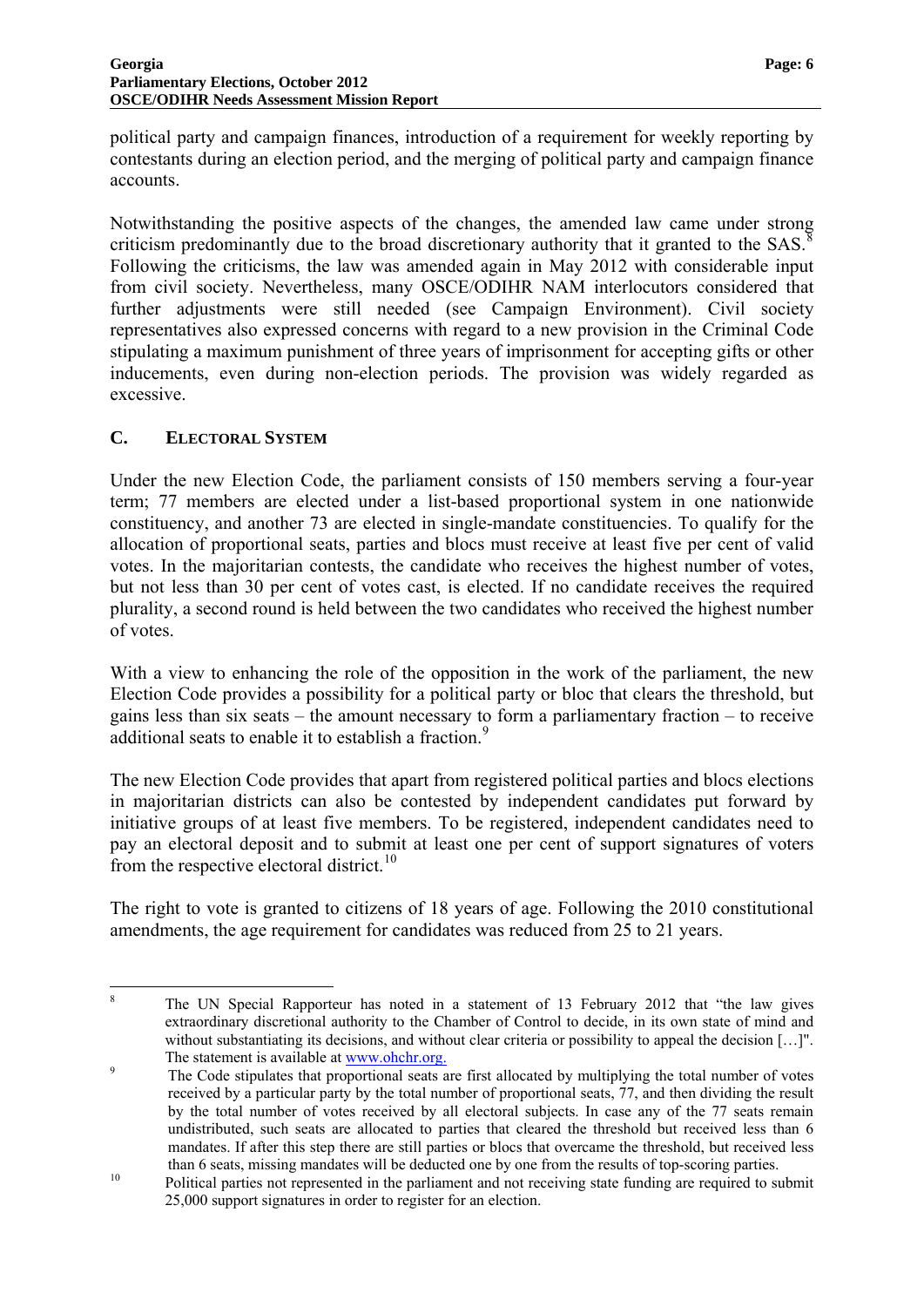#### <span id="page-7-0"></span>**D. ELECTION ADMINISTRATION**

The overall structure and the principles of formation of the election administration remain unchanged since the 2010 municipal elections.<sup>[11](#page-6-3)</sup> The upcoming elections will be administered by a three-tiered election administration comprising the Central Election Commission (CEC), 73 District Election Commissions (DECs) and some 3,800 Precinct Election Commissions. Election commissions at all levels have 13 members each, 7 of which are appointed by political parties that qualify for state funding.<sup>[12](#page-7-2)</sup>

Under the new Election Code, the CEC is no longer in charge of some of the challenging and potentially controversial activities it was previously responsible for, including compilation of voter lists, media monitoring, and campaign finance oversight. The CEC chairperson expressed satisfaction that these functions were delegated to other bodies, allowing the CEC to focus on the organizational side of elections.

Several OSCE/ODIHR NAM interlocutors considered the election administration as the strongest element of the electoral process. The majority of interlocutors stated overall trust in the CEC and in subordinate election commissions and deemed the election administration capable of managing elections in a professional and impartial manner. Several interlocutors particularly underlined the efforts by the CEC chairperson to further strengthen the CEC as an institution and to enhance public confidence through openness and dialogue. A number of working groups targeted at different stakeholders, including political parties, civil society, and media, are convened by the CEC.

To address shortcomings identified in the dispute resolution process, the CEC, with support from International Foundation for Electoral Systems (IFES), developed a manual offering practical guidance to both election commissions and potential complainants on how to prepare, lodge, and review complaints. A number of voter education activities are planned, including those targeted at national minorities, women, and voters with disabilities.<sup>[13](#page-7-3)</sup> The CEC is also working on developing recommendations for local public administrations with regard to the placement of election materials and also on practical aspects of voting by prisoners. It is also planning to initiate the signing of a memorandum of understanding between all contestants on the issue of administrative resources.

# <span id="page-7-1"></span>**E. VOTER REGISTRATION**

In contrast to previous practice, voter lists for the upcoming elections will be prepared by a special Commission for Ensuring Voter List Accuracy, which was instituted as part of a political agreement between the government and the opposition. It is chaired by a representative of an opposition party and comprises seven representatives each of political parties, government and civil society. Under law, it is tasked to verify and compile voter lists for the upcoming elections and has the final authority and responsibility for their content.

 $11$ 11 See *op.cit.* OSCE/ODIHR Election Observation Mission's Final Report on 30 May 2010 municipal

<span id="page-7-4"></span><span id="page-7-2"></span>elections, pp. 6-8, for details on the composition of the election administration.<br><sup>12</sup> These are parties that received at least 4 per cent of votes in previous parliamentary elections or at least 3 per cent of votes in local elections. Currently, 16 parties qualify for state funding. Since the Election Code stipulates that only 7 members of commissions will be appointed by political parties, the 7 parties

<span id="page-7-3"></span>that receive the highest funding qualify to appoint members of commissions.<br>According to the CEC, voter lists, ballots, manuals and information materials will be translated in minority languages. A door-to-door campaign is planned to identify locations where disabled voters might be voting to facilitate their participation.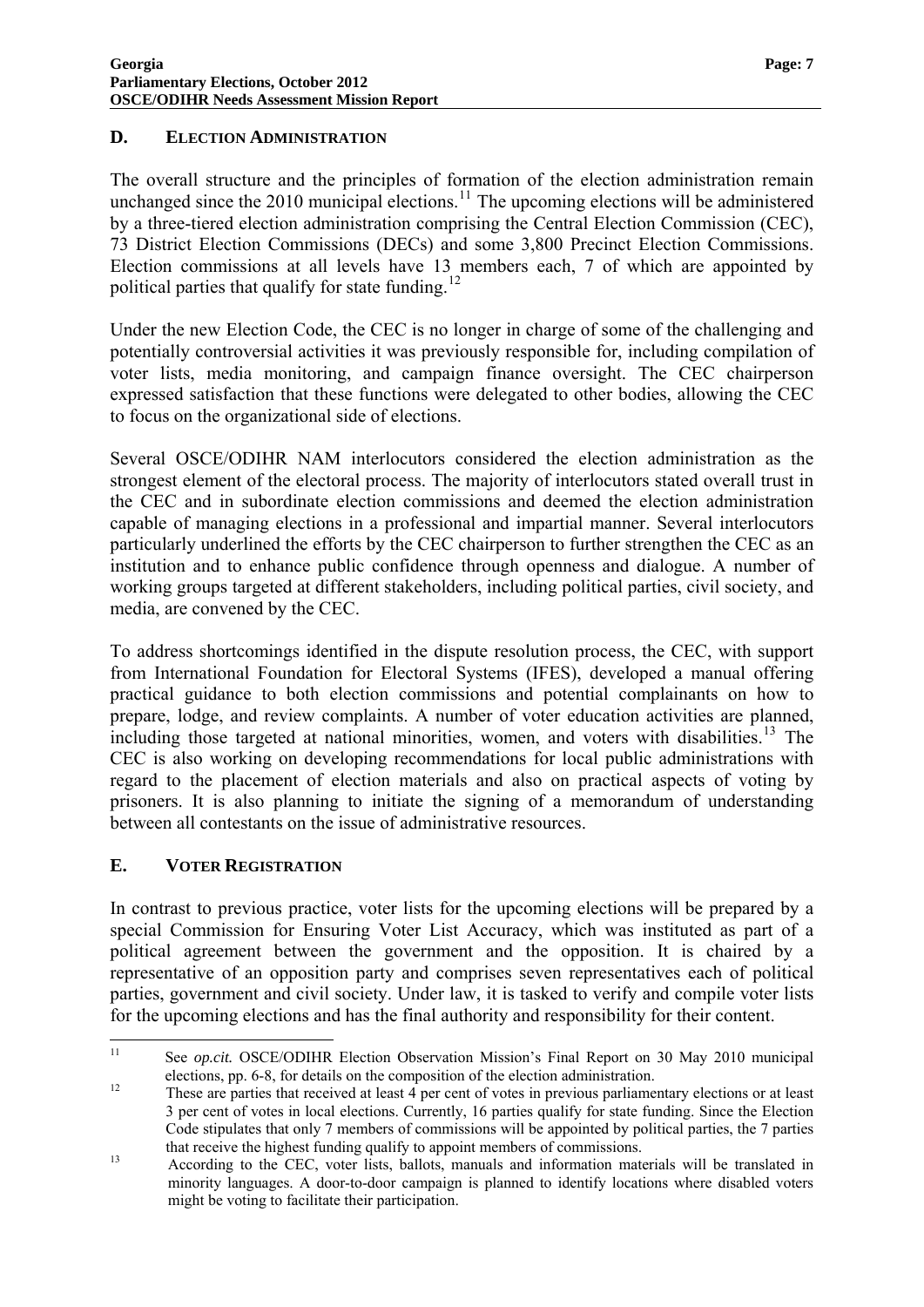The Commission has trained nearly 12,000 staff to conduct a door-to-door verification using the voter lists provided by the CEC as of November 2011 as the basis. Discrepancies, mistakes and omissions revealed are verified in conjunction with the Civil Registry Agency (CRA) of the Ministry of Justice. The Commission plans to complete the verification by 1 August. After this date voter lists will be made available for public scrutiny, including on the Internet. In addition, a telephone hotline and SMS verification service will be launched.

Sharing preliminary observations about its work, the Commission stated that among the challenges it faces are difficulties related to the identification of voters abroad and the lack of an address system. The CRA acknowledged that the problem persists with regard to addresses, but emphasized that efforts had been undertaken in introducing an address system for Tbilisi and over 200 large villages for the upcoming elections. The CRA also informed the OSCE/ODIHR NAM of steps made in removing records of deceased persons and in streamlining the procedures for the compilation of voter lists abroad by having designed an online consular registration system.

The OSCE/ODIHR NAM interlocutors appeared overall confident about the ability of the Commission to compile good quality voter lists and believed that it has sufficient competence, resources, and time to perform the task. Many saw this inclusive process as a means to enhance public confidence in the voter lists, although interlocutors did not have uniform understanding of exact procedures used by the Commission and of its decision-making authority. Importantly, interlocutors shared an impression that the quality of lists has improved over the last years and some believed that the remaining perception of there being serious problems with voter lists was bigger than the actual problems. Some political party and civil society representatives, however, remained concerned with potential manipulations on election day with records of voters abroad.

Apart from the work of the Commission, another large-scale voter list verification effort is being undertaken by the organization 'League of Voters', which plans to share the outcomes of its work with the Commission for its consideration. Some interlocutors raised concerns that the conduct of several parallel verification efforts would cause confusion and reluctance to engage from the side of the public.

# <span id="page-8-0"></span>**F. CAMPAIGN ENVIRONMENT AND CAMPAIGN FINANCE**

The pre-electoral environment was characterized by most OSCE/ODIHR NAM interlocutors as polarized. Although the date of elections has not yet been set, the campaign is widely perceived to have already started. Political parties have not yet developed comprehensive programmes; however, issues such as education, healthcare, employment, agriculture, and social welfare are expected to become the main focus of the campaign. Direct contact with the voters was regarded by the majority of parties met by the OSCE/ODIHR NAM as the most effective campaign method.

Some interlocutors expressed concern with regard to the potential misuse of administrative resources during the upcoming elections and alleged intimidation of supporters of opposition parties in the regions. In this regard, the majority of interlocutors welcomed the establishment of an Inter-Agency Task Force (IATF). The IATF is composed of high-level officials and mandated under law to consider complaints or allegations of election-related violations and to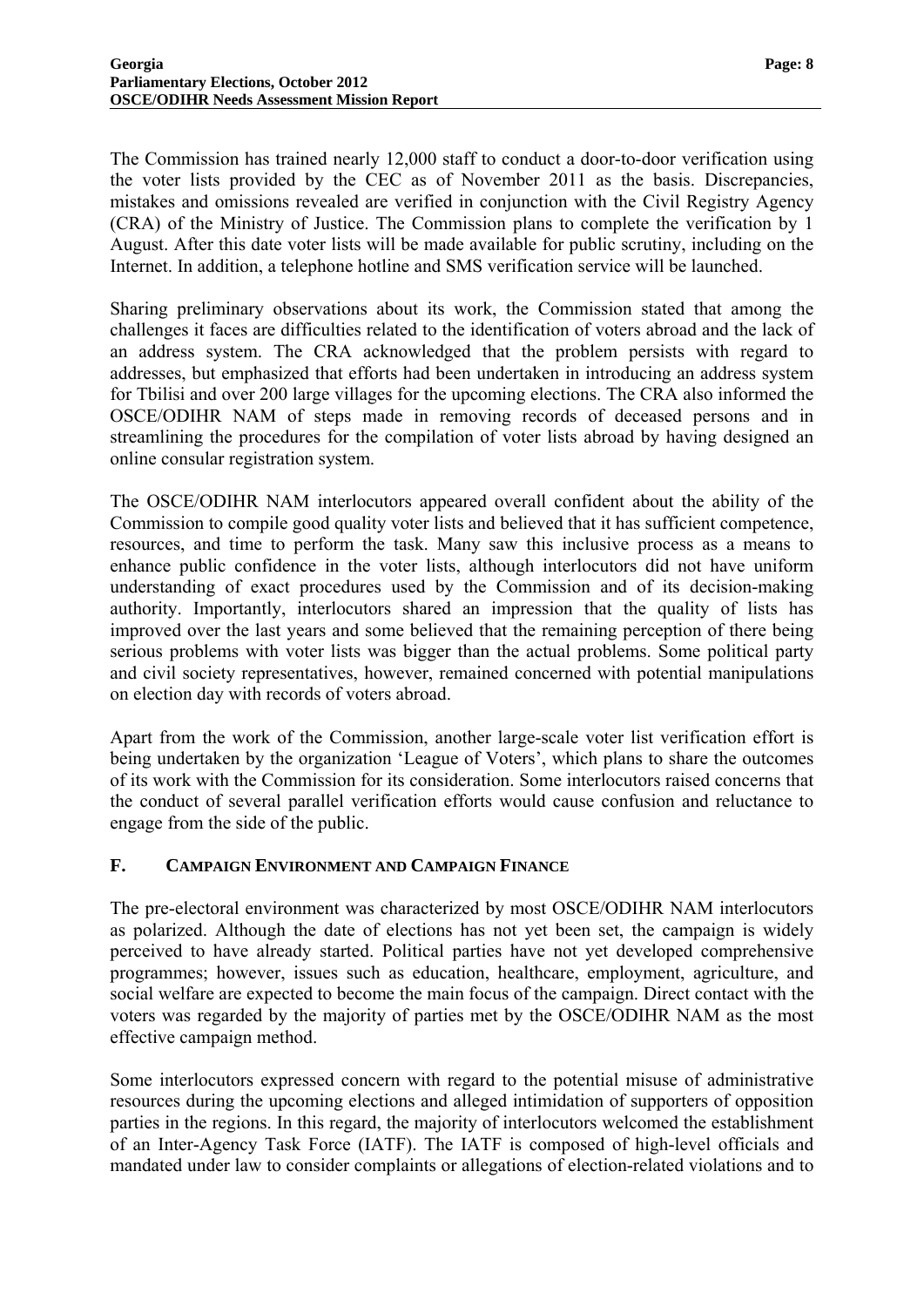issue recommendations on corrective measures. The IATF has already made several statements in connection with the upcoming elections.

Significant public attention in recent months has been directed at the work of the SAS. It has been accused of applying a selective and excessively rigid approach due to the number of cases it launched to investigate the legality of spending by Mr. Ivanishvili, the Georgian Dream Coalition, and structures perceived as affiliated with him, the interviewing methods used, and the penalties imposed. During the OSCE/ODIHR NAM, many interlocutors were particularly critical of a multi-million fine that Mr. Ivanishvili was ordered by the court to pay in connection with one case investigated by the SAS. While recognizing the need for tight control over party finances, many considered the fines that the SAS may levy under the law as excessive.<sup>[14](#page-7-4)</sup>

In a meeting with the OSCE/ODIHR NAM, the SAS recognized the need for more detailed provisions as regards its authority and operational procedures. It is already working on guidelines aimed at evolving into more of a regulatory and advisory rather than punitive body. At the same time it has emphasized that it is guided solely by rule of law principles and requirements of the law. It also underlined that it scrutinizes activities and reports of all political parties.

#### <span id="page-9-0"></span>**G. MEDIA FRAMEWORK**

Television remains the primary source of information, while only three broadcasters, the Georgian Public Broadcaster (GPB), and two private channels, *Rustavi 2* and *Imedi*, have nationwide coverage. The latter two are widely perceived as supportive of the government. The coverage of three smaller private channels, *Kavkazia*, *Maestro*, and a new *Channel 9*, which are regarded as pro-opposition, is mostly limited to Tbilisi.

The media environment was characterized by OSCE/ODIHR NAM interlocutors as polarized and aligned along political or owners' interests. Many interlocutors expressed concerns with the lack of balance in reporting and limited coverage of opposition activities by the main broadcasters. In this regard, the majority of interlocutors, including the broadcasters themselves, assessed positively the impact of an ongoing European Union (EU) and United Nations Development Programme (UNDP) media monitoring effort, the results of which are presented on a weekly basis on GPB. Аnother IFES-supported media monitoring effort is due to be launched in coming weeks.<sup>[15](#page-9-1)</sup> In addition, the Georgian National Communication Company, which serves as the main media regulator, is obliged to conduct its own media monitoring with a view to identifying any imbalances in coverage.

During the campaign, public and private broadcasters are obliged to allocate free airtime for election advertisements of "qualified" election subjects<sup>[16](#page-9-2)</sup> and to provide them with equal conditions for placement of paid campaign advertisements. In addition, television channels

<span id="page-9-3"></span> $14\,$ 14 Following the May 2012 amendments to the Law on Political Unions of Citizens, the SAS may order a fine of up to 5 times the amount of an illegal activity and up to 10 times for repeated violations.<br>The monitoring will be focused on the news coverage by 15 regional channels and on hidden political

<span id="page-9-1"></span>advertising in the broadcasting by Tbilisi-based channels.<br>
"Qualified" election subjects are parties and/or candidates of parties that received at least four per cent

<span id="page-9-2"></span>of votes in the last parliamentary elections or at least three per cent of votes in last local elections. "Unqualified" election subjects must demonstrate public support through opinion poll results in order to enjoy free airtime/space.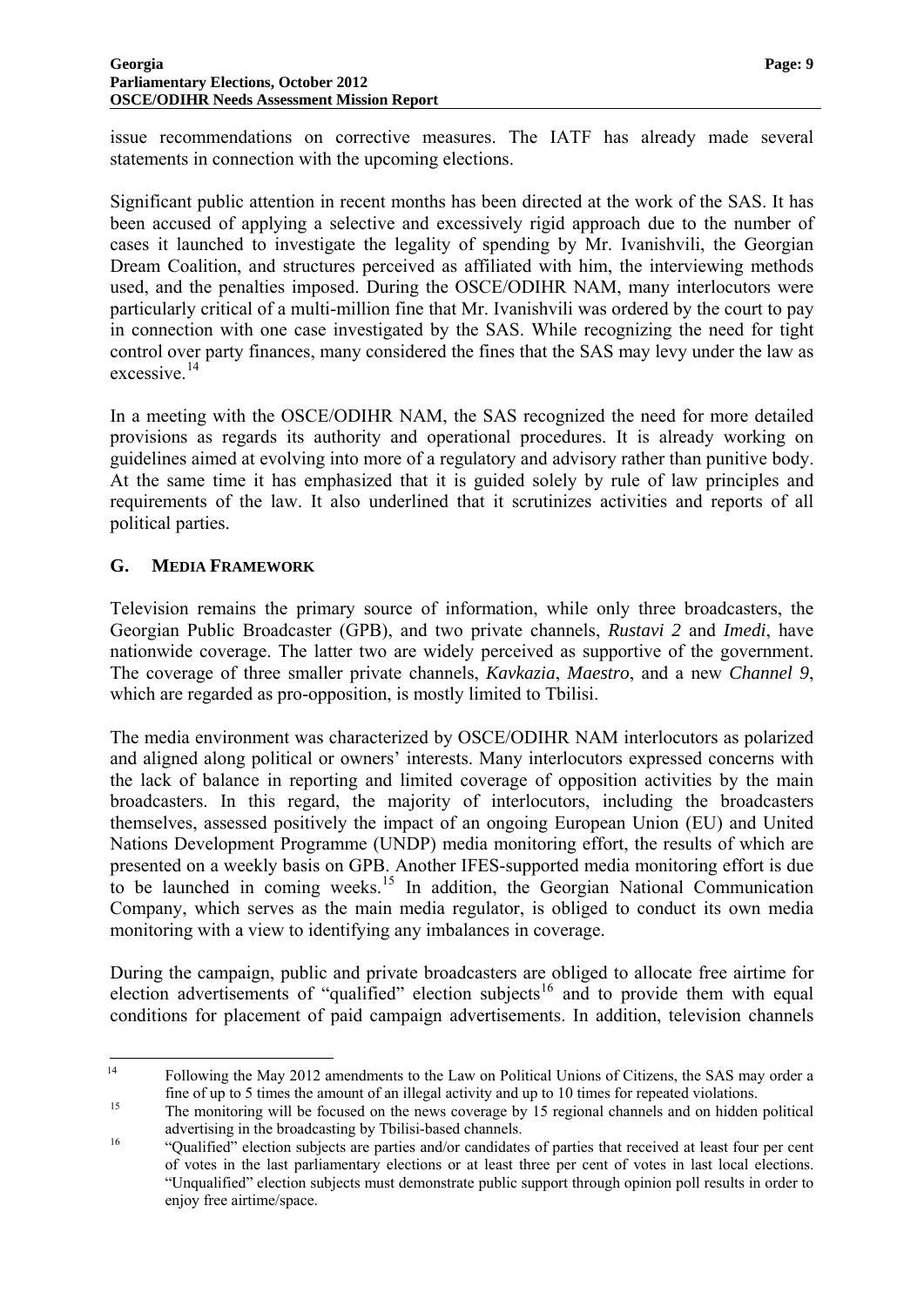that the OSCE/ODIHR NAM met with plan a range of election-related programmes, including debates and talk-shows.

In April 2011, a new media transparency law was adopted. The step was welcomed by all OSCE/ODIHR NAM interlocutors as having resulted in greater transparency and accessibility of information on media ownership.<sup>[17](#page-9-3)</sup> During the NAM visit, discussions were taking place with regard to an initiative to include a 'must carry, must offer' rule to the regulations governing the activities of cable operators.<sup>[18](#page-10-2)</sup> On 22 June, the speaker of the parliament made a statement indicating the agreement of the authorities to introduce corresponding changes to the legislation to apply during election periods.

### <span id="page-10-0"></span>**H. ELECTION OBSERVATION**

Civil society and domestic observer organizations are planning to undertake a number of activities aimed at both supporting and monitoring the upcoming elections, including observation of the pre-electoral process, deployment of observers on election day, monitoring of the work of DECs and of the work of the media, voter list verification, and establishment of telephone hotlines and information websites. Civil society organizations, which formed a large coalition "This Affects You Too!" for the upcoming elections, are planning to coordinate their activities to avoid overlap.

A number of OSCE/ODIHR NAM interlocutors questioned the impartiality and credibility of some domestic and international observer groups, which already started their monitoring activities. Concerns were raised that such groups may be instrumentalized by different political actors. On 19 June 2012, the parliament passed additional amendments to the Election Code, which, among others, introduced a provision outlining general principles for election observation.

The role of international election observation of the upcoming elections is considered to be of paramount importance.[19](#page-10-3) All interlocutors strongly encouraged an observation activity by the OSCE/ODIHR. They highlighted the importance of monitoring the pre-electoral period and ensuring coverage of all regions of the country, in particular areas populated by national minorities.

#### <span id="page-10-1"></span>**IV. CONCLUSIONS AND RECOMMENDATION**

All OSCE/ODIHR NAM interlocutors underscored the need for an observation activity by the OSCE/ODIHR in connection with the upcoming parliamentary elections. The presence of international observers in the country sufficiently in advance of election day to follow the preelectoral process was deemed crucial. The OSCE/ODIHR was encouraged to deploy a

 $17$ 17 The adoption of the law was also welcomed by the Parliamentary Assembly of the Council of Europe. See Resolution 1801 (2011) "The honouring of obligations and commitments by Georgia" at  $\frac{www.coe.int}{18}$  The rule as suggested envisages that cable operators must be obliged to 'carry' all interested Georgian

<span id="page-10-2"></span>channels. Channels must be obliged to make their content available to cable networks for transmission. The measure was suggested after cases of denial by cable networks to transmit the signal of a channel supportive of the opposition and the refusal by some channels to have their signal transmitted by one of the cable providers.<br>
19 The OSCE/ODIHR NAM was informed that one international group, the Committee for Open

<span id="page-10-3"></span>Democracy, has already started monitoring of the pre-electoral period.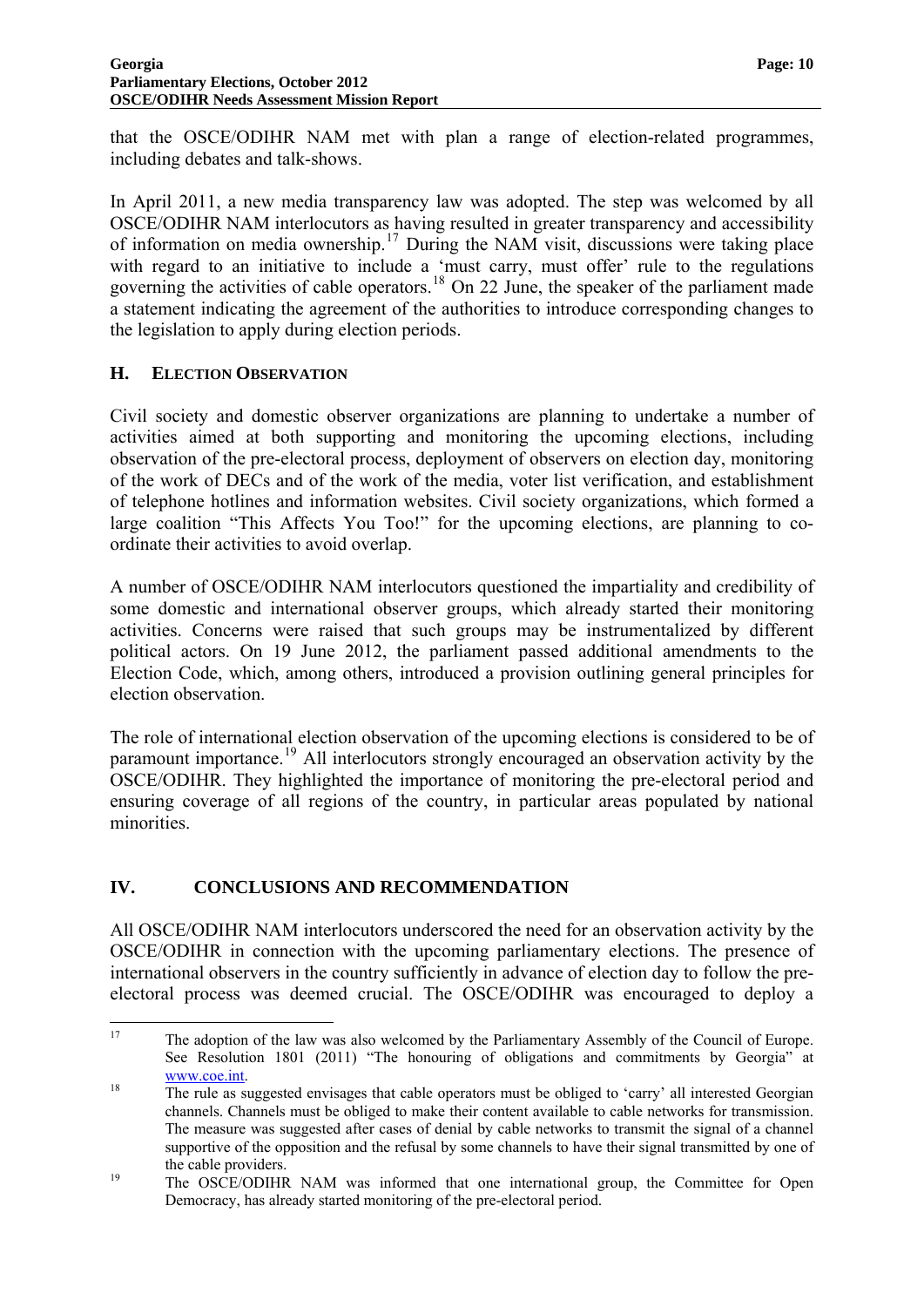sizeable election observation activity to ensure coverage of all the regions of the country, including areas populated by national minorities.

Based on findings outlined in this report and the concerns expressed by stakeholders, the OSCE/ODIHR NAM recommends that an Election Observation Mission (EOM) be deployed to assess the upcoming elections for compliance with OSCE commitments, other international standards, and domestic legislation. Among other issues, an OSCE/ODIHR EOM could focus on the implementation and the impact of the revised legal framework, work of the media, application of new campaign finance regulations, functioning of the complaints and appeals system, and the conduct of the campaign.

In addition to the core team of experts, the OSCE/ODIHR will request the secondment by OSCE participating States of 28 long-term observers to follow the election process countrywide, as well as 350 short-term observers to observe election day procedures, including voting, counting of votes and tabulation of results.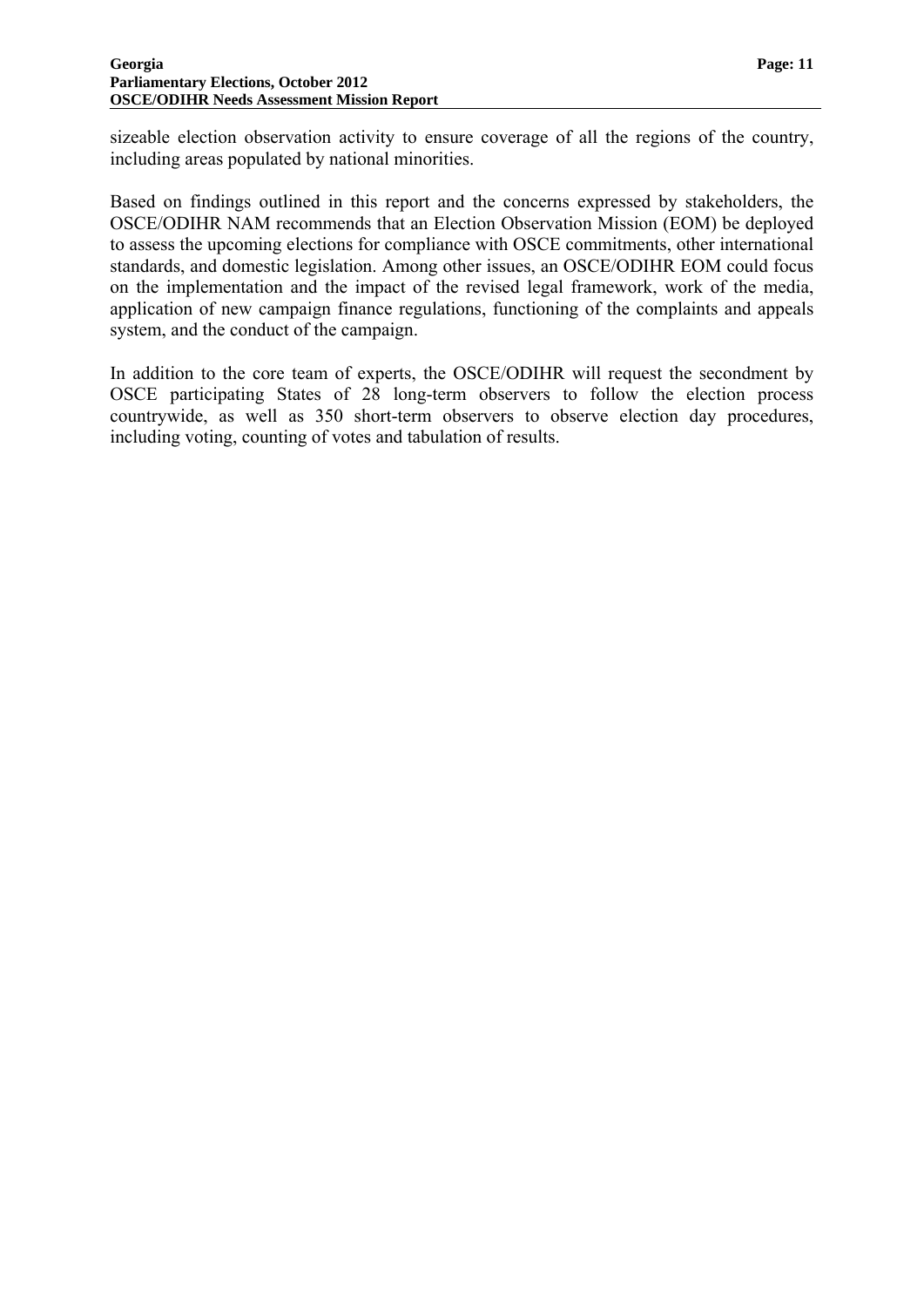#### <span id="page-12-0"></span>**ANNEX: LIST OF MEETINGS**

#### **STATE INSTITUTIONS**

#### **Ministry of Foreign Affairs**

Tornike Gordadze, Deputy Minister Teona Giuashvili, Deputy Director, Department of International Organizations George Paniashvili, Head of the OSCE Division

#### **Parliament**

Pavle Kublashvili, Chairman of Legal Issues Committee Chiora Taktakishvili, First Deputy Chairperson, Legal Issues Committee Akaki Minashvili, Chairman of Committee of Foreign Relations

#### **Central Election Commission**

Zurab Kharatishvili, Chairperson Ketevan Dangadze, Head of Public Relations Department Ekaterine Azarashvili, Head of International Relations Division

#### **Civil Registry Agency, Ministry of Justice of Georgia**

Giorgi Vashadze, Deputy Minister Lasha Tsimakuridze, Deputy Head of Agency Mamuka Samkharadze, Head of the Division of Passport and Population Registration

#### **Commission for Ensuring Accuracy of Voter Lists**

Mamuka Katsitadze, Chairperson

#### **Inter-Agency Task Force**

Giga Bokeria, National Security Adviser, Secretary of the National Security Council Tamar Kintsurashvili, Deputy Secretary, Office of the National Security Council

#### **State Audit Service**

Levan Bezhashvili, Chairperson Tina Bokuchava, Deputy Chair

#### **POLITICAL PARTIES**

LevanVepkhvadze, Vice Speaker of Parliament, Christian-Democratic Movement Manana Kobakhidze, Chairperson, Georgian Dream – Democratic Georgia Archil Kbilashvili, Lawyer, Georgian Dream – Democratic Georgia Irina Pruidze, International Secretary, New Rights Alex Petriashvili, Political Secretary, Our Georgia-Free Democrats Davit Usupashvili, Chairperson, Republican Party Mikheil Machavariani, General Director, United National Movement Khatuna Gogorishvili, Chairperson, Committee of Rules and Procedures, United National Movement